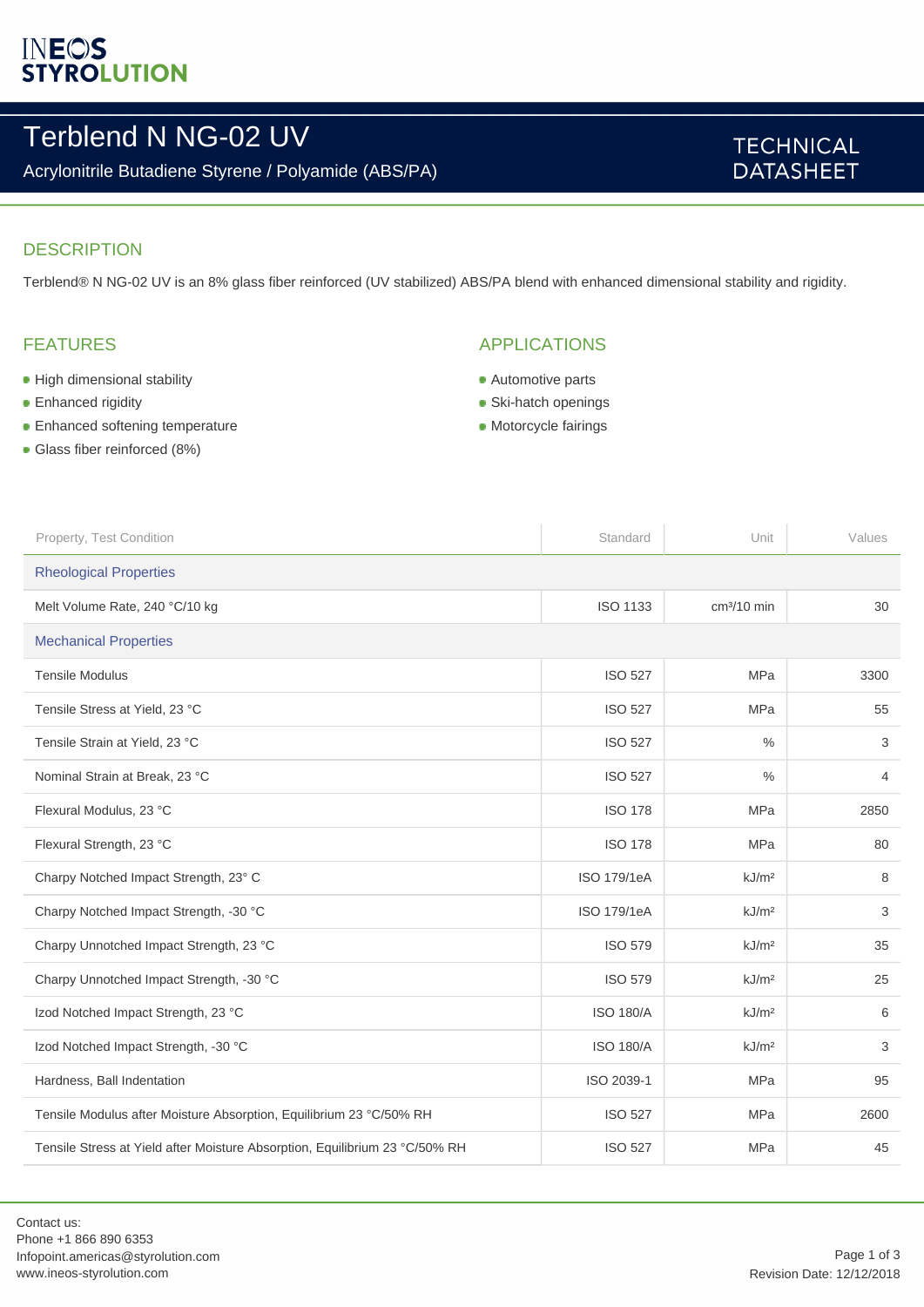# **INEOS**<br>STYROLUTION

## Terblend N NG-02 UV

## Acrylonitrile Butadiene Styrene / Polyamide (ABS/PA)

## **TECHNICAL DATASHEET**

| Property, Test Condition                                                    | Standard                 | Unit              | Values         |  |
|-----------------------------------------------------------------------------|--------------------------|-------------------|----------------|--|
| Tensile Strain at Yield after Moisture Absorption, Equilibrium 23 °C/50% RH | <b>ISO 527</b>           | $\%$              | 3.5            |  |
| Nominal Strain at Break after Moisture Absorption, Equilibrium 23 °C/50% RH | <b>ISO 527</b>           | $\%$              | $\overline{7}$ |  |
| <b>Thermal Properties</b>                                                   |                          |                   |                |  |
| Vicat Softening Temperature VST/B/50 (50N, 50 °C/h)                         | <b>ISO 306</b>           | $^{\circ}C$       | 108            |  |
| Vicat Softening Temperature, VST/A/50 (10N, 50 °C/h)                        | <b>ISO 306</b>           | $^{\circ}C$       | 170            |  |
| Coefficient of Linear Thermal Expansion                                     | ISO 11359                | $10^{-6}$ /°C     | 60             |  |
| Heat Deflection Temperature A; (unannealed; 1.8 MPa)                        | <b>ISO 75</b>            | $^{\circ}$ C      | 80             |  |
| Heat Deflection Temperature B; (unannealed; 0.45 MPa)                       | <b>ISO 75</b>            | $^{\circ}$ C      | 105            |  |
| <b>Electrical Properties</b>                                                |                          |                   |                |  |
| Relative Permittivity (1 MHz)                                               | IEC 62631-2-1            |                   | 2.9            |  |
| Dissipation Factor (1 MHz)                                                  | IEC 62631-2-1            | $10^{-4}$         | 130            |  |
| <b>Volume Resistivity</b>                                                   | IEC 62631-3-1            | Ohm*m             | $10^{13}$      |  |
| <b>Surface Resistivity</b>                                                  | IEC 62631-3-1            | Ohm               | $10^{14}$      |  |
| <b>Other Properties</b>                                                     |                          |                   |                |  |
| Density                                                                     | <b>ISO 1183</b>          | kg/m <sup>3</sup> | 1120           |  |
| Moisture Absorption, Equilibrium 23 °C/50% RH                               | ISO 62                   | $\%$              | 1.1            |  |
| UL94 rating at 1.5 mm thickness                                             | IEC 60695-11-10          | ٠                 | HB             |  |
| Processing                                                                  |                          |                   |                |  |
| Melt Temperature Range                                                      | <b>ISO 294</b>           | °C                | $240 - 270$    |  |
| Mold Temperature Range                                                      | <b>ISO 294</b>           | $^{\circ}{\rm C}$ | $60 - 80$      |  |
| Drying Temperature                                                          | $\overline{a}$           | $^{\circ}{\rm C}$ | $80 - 90$      |  |
| Drying Time                                                                 | $\overline{a}$           | h                 | $4 - 8$        |  |
| Molding shrinkage, free, longitudinal                                       | $\overline{\phantom{0}}$ | $\%$              | 0.6            |  |

Typical values for uncolored products

Please note that all processing data stated are only indicative and may vary depending on the individual processing complexities. Please consult our local sales or technical representatives for details.